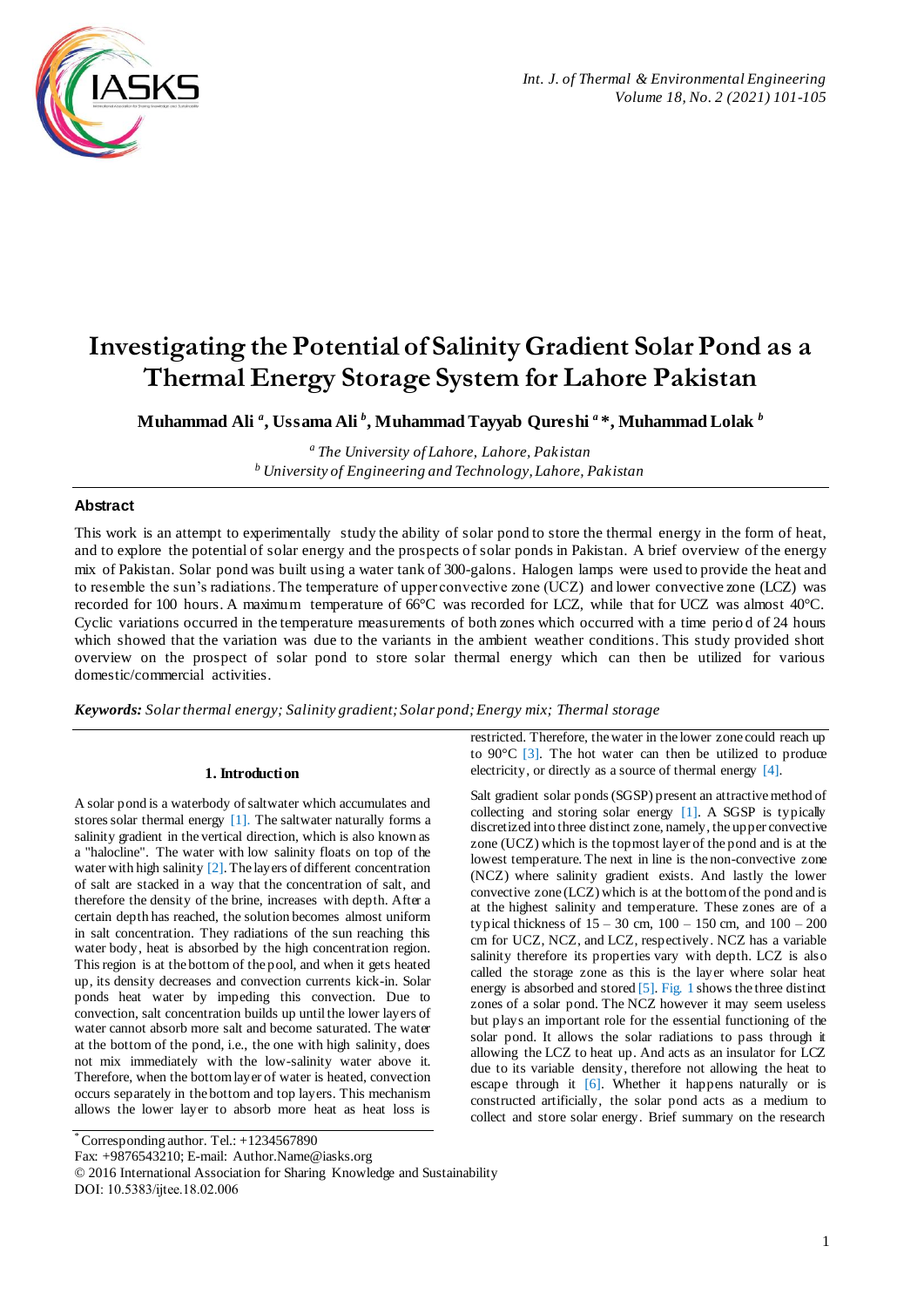progress on the solar pond is available from the review conducted by Khalilian [7]. Solar ponds are most effective during summers and could turn out to be a reliable heat collectorstorage system. However, the solar pond cannot work without a stable concentration profile. This means, the concentration should be increased downwards to prevent any gravitational overturn. A low salt gradient, otherwise, causes instability in solar pond and this affects solar pond's insulation, and energy (heat) might escape through the surface of the pond.

Sayer et al. [8] developed design and simulation tool to analyze the performance of a solar pond. Their model incorporated the effects of evaporation, convection, and heat loss from the pond to the walls and to the ground. Heat transfer between the zones of the solar pond was also considered. The output of the model was to evaluate the energy storage capacity of each zone and to find out the temperatures inside the zone. Model validation was done using the experimental results. High variability was only fund in the data of UCZ which was explained due to the open surface of UCZ to the atmosphere. Asim et al. [9] carried out TRNSYS simulation, using TMY2 data of Lahore, of solar powered absorption cooling system. They study revealed that Pakistan has the potential for utilizing solar powered thermal cooling systems during summers.

Salinity-gradient solar pond is a type of solar collector with the ability to store thermal energy for long period of time. The comparative advantage of solar pond over its rival solar collectors is that it has a low construction cost. It can achieve a temperature of 80-90°C.



**Fig. 1. Demonstration Model for Salinity Gradient Solar Pond [10]**

## **2. Energy mix of Pakistan**

Pakistan has suffered from electricity shortfall for decades. The disbalance between demand and supply has made the situation worse particularly in the last decade. The energy demand keeps on rising with time, due to the increase in population and the urbanization. However, the energy supply has not increased to match with the demand, thereby creating an energy deficit. The electricity generation capacity of Pakistan is about 37,261 MW [11], and the shortage is about  $3000 \,\mathrm{MW} - 6000 \,\mathrm{MW}$  depending on the winter and summer season. The major chunk of Pakistan's energy mix consists of energy production from fossil fuels (61%), particularly the imported fuel oil and LNG, leading to the high per unit price of electricity [12]. The energy produced by renewable sources is just a minor share (see Fig. 2). According to the Alternative Energy Development Board (AEDB) Pakistan, 28 solar power projects are planned to increase the power share of the renewable sources. Several wind energy projects are also being considered [13].



**Fig. 2. Energy mix of Pakistan for the year 2020 [12]**

#### **3. Materials and Methods**

#### **3.1. Climate of Lahore**

In order to study the mechanism and performance of a salinity gradient solar pond, and its commercialization in Lahore Pakistan, the first step needed was to collect the technical data for the operation of solar pond. The solar radiation data for Lahore was taken from World Bank via Energy Data [14] as shown in Table 1.

**Table 1. Climatic conditions of Lahore, Pakistan**

| <b>Property</b>         | <b>Location Climate</b><br>Data for Lahore |  |
|-------------------------|--------------------------------------------|--|
| Latitude                | $31.5^{\circ}$ N                           |  |
| Longitude               | 74.4°E                                     |  |
| Average Air Temperature | $24.4^{\circ}$ C                           |  |
| Daily Solar Radiations  | 4.68 kWh/m <sup>2</sup> /d                 |  |
| Horizontal              |                                            |  |
| Heating degrees-days    | 551                                        |  |
| Cooling degrees-days    | 2840                                       |  |

A heating degree day (HDD) is a metric to quantify the amount of energy needed to heat a building in a particular area. Similarly cooling degree day is for the amount of energy needed to cool a building. Table 1 gives data for Lahore for HDD and CDD considering the base temperature of 18°C, which means that if the temperature drops below this value, the building needs heating and if it rises above this value the building needs cooling [15].

## **3.2. Solar Pond Design and Construction**

The pond was designed to reach the temperatures of 70-90°C, and to attain this temperature and store the heat energy for a longer period of time, a large waterbody was needed. The aim was to develop efficient, compact, portable, and insulated pond.

A water tank of 300-gallon capacity was used for this purpose. The walls and bottom surface of the tank was insulated with polyethylene to prevent the water & tank from releasing thermal heat. Therefore, 12 layers of insulation, each of 0.5-inch thickness, and 8 layers of insulation were applied to the walls and the bottom of the tank, respectively.

Table 2 shows the thermal conductivity of various materials considered for insulation of the water tank. Polyethylene sheet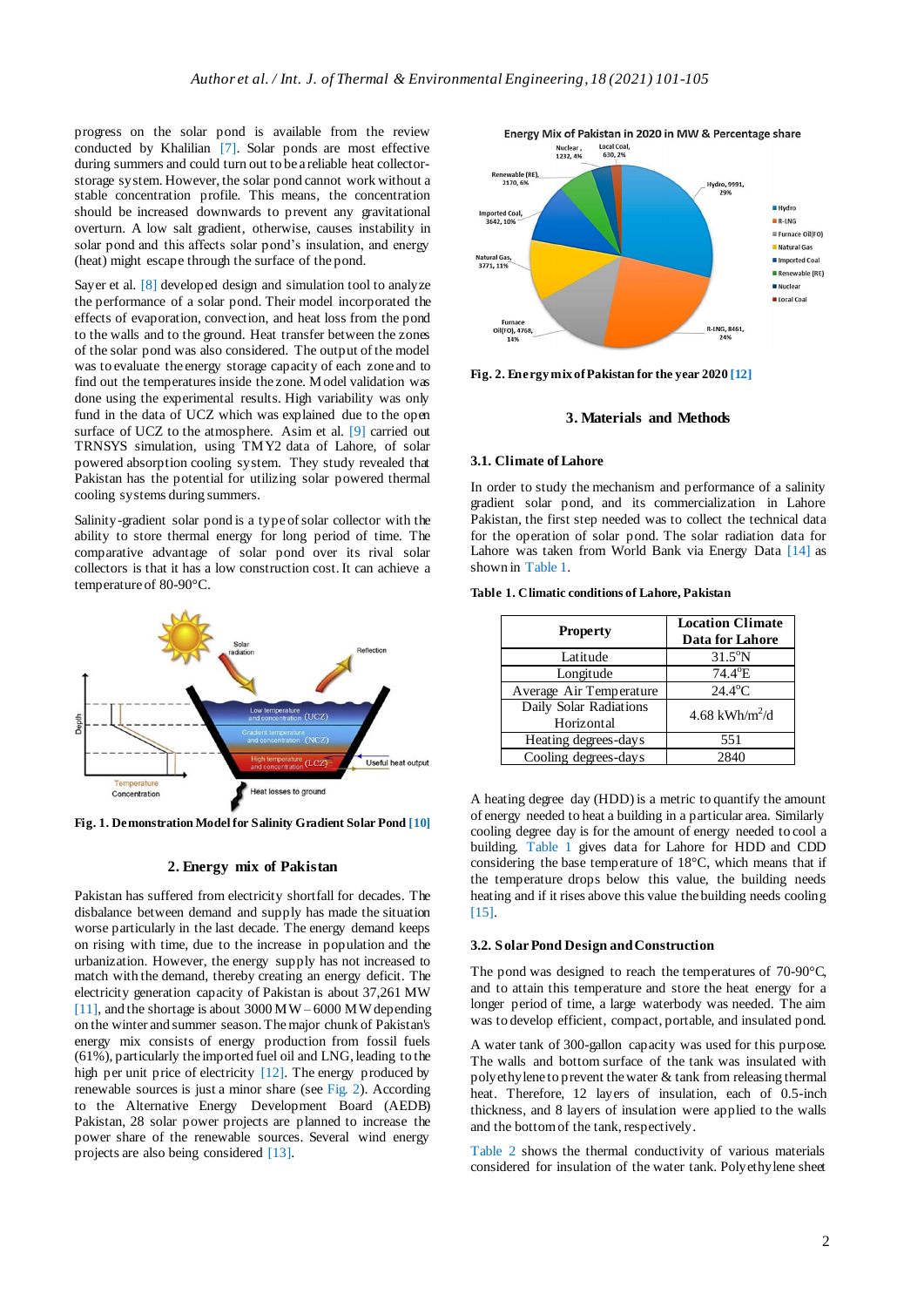was finally chosen as it has the lowest thermal conductivity apart from air.

| <b>Material</b>           | <b>Thermal Conductivity</b><br>$(W/m^oC)$ |
|---------------------------|-------------------------------------------|
| Glass                     | 0.780                                     |
| Polyethy lene Foam        | 0.04                                      |
| Wood (Dry)                | 0.395                                     |
| Air                       | 0.026                                     |
| Cardboard<br>(corrugated) | 0.064                                     |

**Table 2. Thermal Conductivity comparison for different materials**

The following material was used for the construction of solar pond:

- Water Storage Tank (300 gal)
- Polyethylene Foam
- Thermocouples
- Salts (CaCl & NaCl)
- Two halogen lamps 500W each

Fig. 3 shows the model built for testing and experimentation. The 300-galon water tank was covered with thick insulation of polyethylene foam. Two halogen lamps were used as a source of heat. Thermocouples were used to record the temperature of the zones of the solar pond. The dimensions of the model are given below:



**Fig. 3. Salinity Gradient Solar Pond Demonstration Model**

## *3.2.1. Dimensions of the model*

Diameter of the tank = 31-inch Height of the  $tank = 30$ -inch Thickness of tank wall  $= 0.16$ -inch LCZ sensor position = 3-inch from bottom NCZ sensor position = 12-inch from bottom UCZ sensor position = 23-inch from bottom Thickness of foam  $= 0.5$ -inch 12 insulating layers of foam around  $tank = 6$ -inch 8 insulating layers of foam under the  $tank = 4$ -inch Height of the Frame  $=$  48-inch Width of Frame  $=$  48-inch

# **3.3. Weather Data Collection**

Data regarding the soil and climatic conditions of Lahore is collected from Met Station - Weather Radar. Table 3 gives the three main factors to be considered for the selection of site for construction of a solar pond. Fig. 4 and Fig. 5 shows the variation in average monthly temperature and average monthly relative humidity for Lahore in a calendar year. From this data it is observed that in summer or areas where the temperature throughout the year remains high are best for solar pond construction.

**Table 3. Lahore average weather data throughout the year**

**Month Ambient Temperature ( <sup>o</sup>C) Relative Humidity (%) Wind Speed (kt)** *January* 19 76 2<br>February 22 69 3 **February** March 27 64 4<br>
April 34 49 5 April May 39 42 6 June 39 50 6 July 1 36 1 72 5 August 35 77 4 September 35 72 3 October 32 67 2 November 27 71 1<br>December 22 76 1 December 22 76 1

Mean 30.58 65.42 3.5  $45$  $\odot$  40 Temperature ( $\frac{3}{2}$ မ္ထူ 25 Aver 20 15

 $\overline{4}$ 5  $\epsilon$  $\overline{7}$ 8 9  $10$  $11$  $12$ 



**Fig. 3. Annual distribution of temperature (top) and relative humidity (bottom) for Lahore**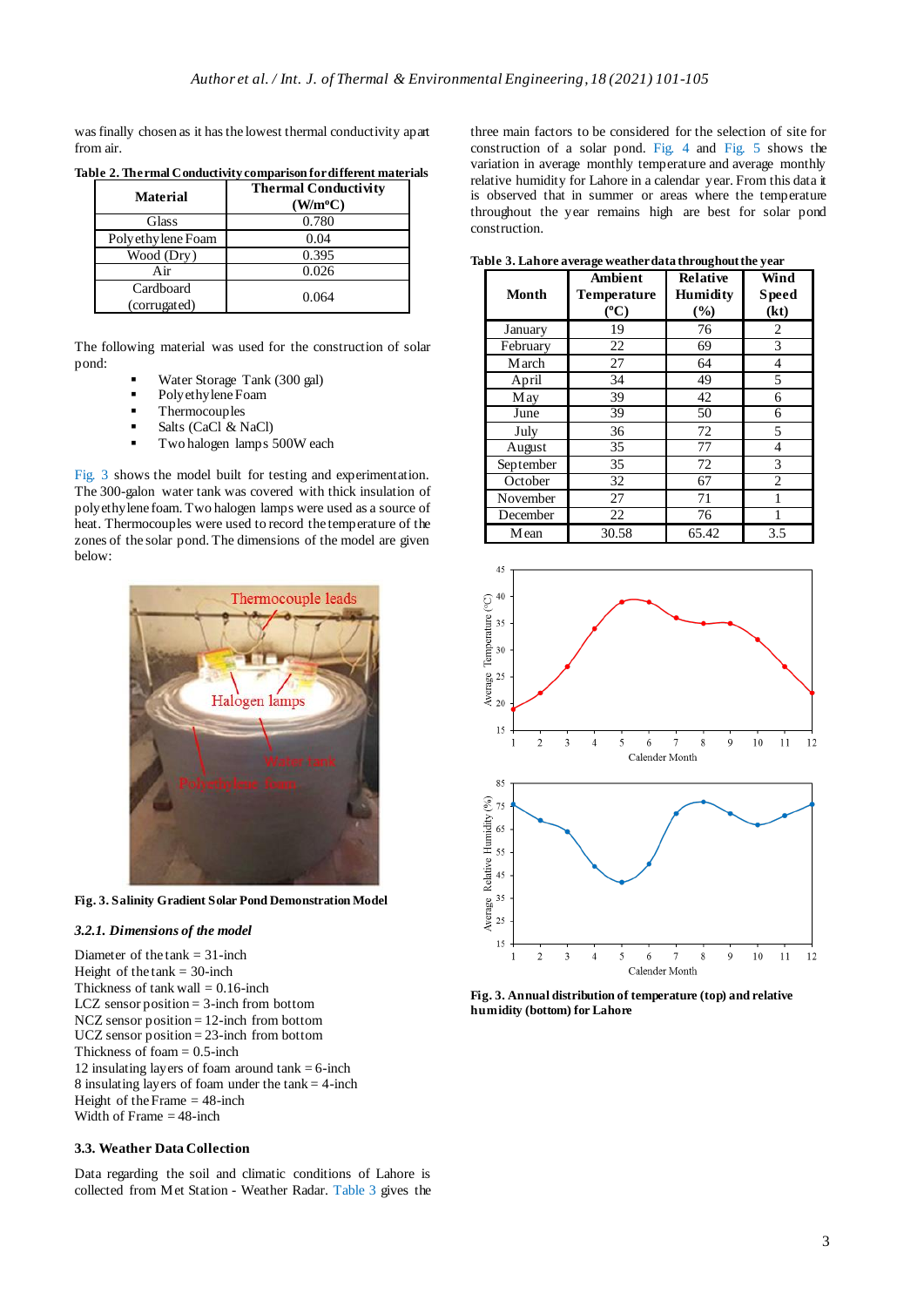

**Fig. 4. Annual distribution of temperature and relative humidity on a single plot for Lahore**

#### **4. Results and Discussion**

Following assumptions were considered for the analysis of the results:

- The pond comprises of 3 zones: UCZ, NCZ & LCZ
- There is no salt concentration in NCZ
- The salinity profile of NCZ is linear
- Salt injection to LCZ is considered to be negligible
- Diffusion of salt is assumed to be constant
- The wind affect is neglected due to vertical walls of the pond

Table 4 shows the variation in the temperatures of the UCZ and LCZ. The experiment was run for 100 hours, and the temperature was recorded every 5 hours. The peak temperature recorded for LCZ is 66°C and the pulsating variations was due to the variations in the ambient conditions. During the day the temperature of the surroundings increased and affected the temperature of the UCZ and LCZ also, while the temperature at night decreases and lowered the temperatures of UCZ and LCZ. The results of the experimentation are tabulated in Table 4. These results are plotted in Fig. 6 and Fig. 7.

#### **Table 4. Hourly variation of temperature for UCZ and LCZ**

|              | <b>UCZ</b>         | LCZ                |
|--------------|--------------------|--------------------|
| Time (hours) | <b>Temperature</b> | <b>Temperature</b> |
|              | $({}^oC)$          | $(^{0}C)$          |
| 0            | 14.19              | 14.60              |
| 5            | 14.40              | 14.81              |
| 10           | 14.81              | 17.28              |
| 15           | 19.13              | 37.43              |
| 20           | 20.77              | 38.46              |
| 25           | 21.18              | 35.17              |
| 30           | 20.77              | 33.11              |
| 35           | 21.59              | 35.99              |
| 40           | 26.32              | 52.85              |
| 45           | 27.35              | 49.36              |
| 50           | 27.97              | 46.07              |
| 55           | 27.76              | 43.60              |
| 60           | 29.41              | 48.95              |
| 65           | 33.52              | 60.87              |
| 70           | 34.34              | 56.35              |
| 75           | 34.14              | 53.06              |
| 80           | 33.73              | 50.39              |
| 85           | 36.61              | 59.85              |
| 90           | 39.69              | 66.02              |
| 95           | 38.97              | 61.49              |
| 100          | 38.66              | 58.20              |



**Fig. 6. Hourly temperature distribution of UCZ (top) and LCZ (bottom)**



**Fig. 7. Hourly temperature distribution of UCZ and LCZ on a same plot for better comparison**

## **5. Conclusion**

This study was an attempt to explore the potential of salinity gradient solar ponds in Lahore, Pakistan. A brief overview of the energy mix of Pakistan and the potential of solar energy in Pakistan was also provided. Average monthly variation in temperature and relative humidity was given. Unburied type solar pond was built, and experiment was run for 100 hours to record the temperatures in the upper convective zone (UCZ) and lower convective zone (LCZ). Halogen lamps were used to mimic the thermal heat from the sun. The results indicated that solar ponds could act as a storage medium for solar thermal energy. The maximum temperature of 66°C was recorded for